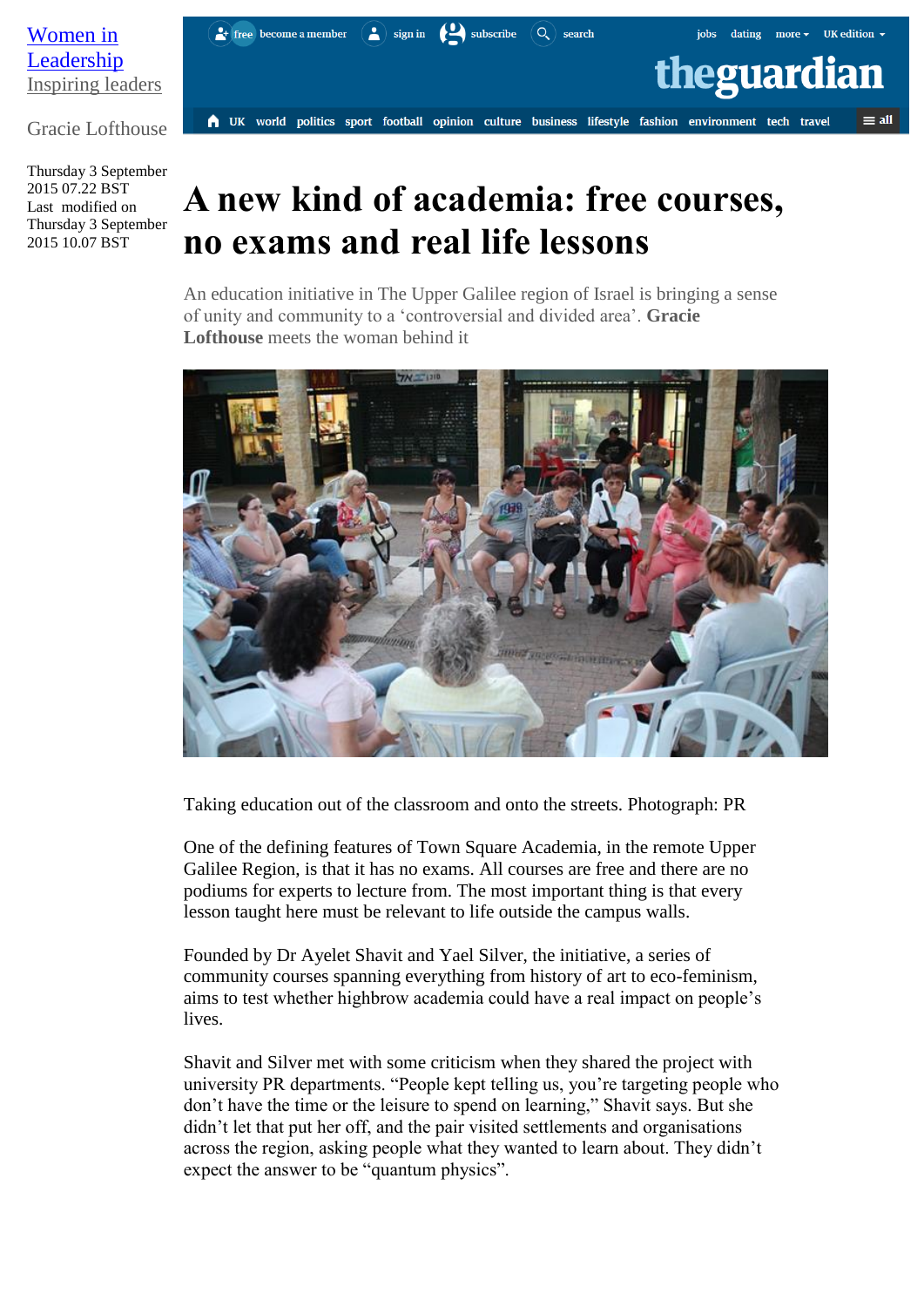

## Join the Guardian Women in Leadership

Guardian Women in Leadership provides insight on gender diversity for progressive thinking organisations, as well as career advice and inspiration for senior women. Sign up now to become a member of Women in Leadership and receive exclusive benefits.

Click here  $\rightarrow$ 

Nevertheless, Revolutions in Modern Physics proved a popular course. "People came from all over Upper Galilee," Shavit says. Something became clear as the class got talking: the group wanted to understand nuclear power, a subject heavy on the minds of the Israeli population in the wake of the Iran nuclear deal. More specifically, they wanted to be able to pick apart news stories, to "see how information is used and abused"

"Afterwards people said, 'I'm not this helpless person who has to eat up what other people tell me.'"

The project, now in its third year, was born after a social justice movement hit Israel in the summer of 2011, with people protesting against the cost of living and the deterioration of public services. In Kiryat Shmona, where most of Town Square Academia's courses are based, students

and residents started thinking about those with power, and those without it, in their city. "There's very little industry here, Tel Hai college is the biggest employer by far," Shavit says. Professors took to the streets to give lectures, with students and residents joining in the debate. "It showed there's a thirst for knowledge here," with nowhere for debate to properly flourish.

So Shavit and Silver set out to provide the community with an outlet for discussion. Funded by Tel Hai College, MIGAL and Canada-Israel Partnership (CIP), Town Square Academia puts on ten courses a year, taking place in cafes, community centres and factories. Three quarters of attendees are women, which Shavit puts down to the fact that they offer simultaneous courses for kids, so the women, many of whom are mothers, don't feel guilty for attending. Plus, it "takes the children away from the TV."

Courses often have two experts, one academic, one non-academic, both volunteers. At a course on leadership, local expert Leah Erlich described how she spoke up for a young woman who was abused and silenced by a man with connections to the local police force. The class then used Marxist theory to consider whether leadership comes from the individual or is more influenced by wider society. It's a formula that many of the lessons stick to: start with people's stories, then refer to relevant academic concepts, without veering too far from lived experiences. Conscious of the way that dense, theoretical texts can flag up social issues while, at the same time, eclipsing the voices of those most affected, Shavit wants to get the balance right between experience and theory. "I look at academia differently now," she says. "I see how I'm part of an institution that brings knowledge and silences knowledge. Sometimes simultaneously."